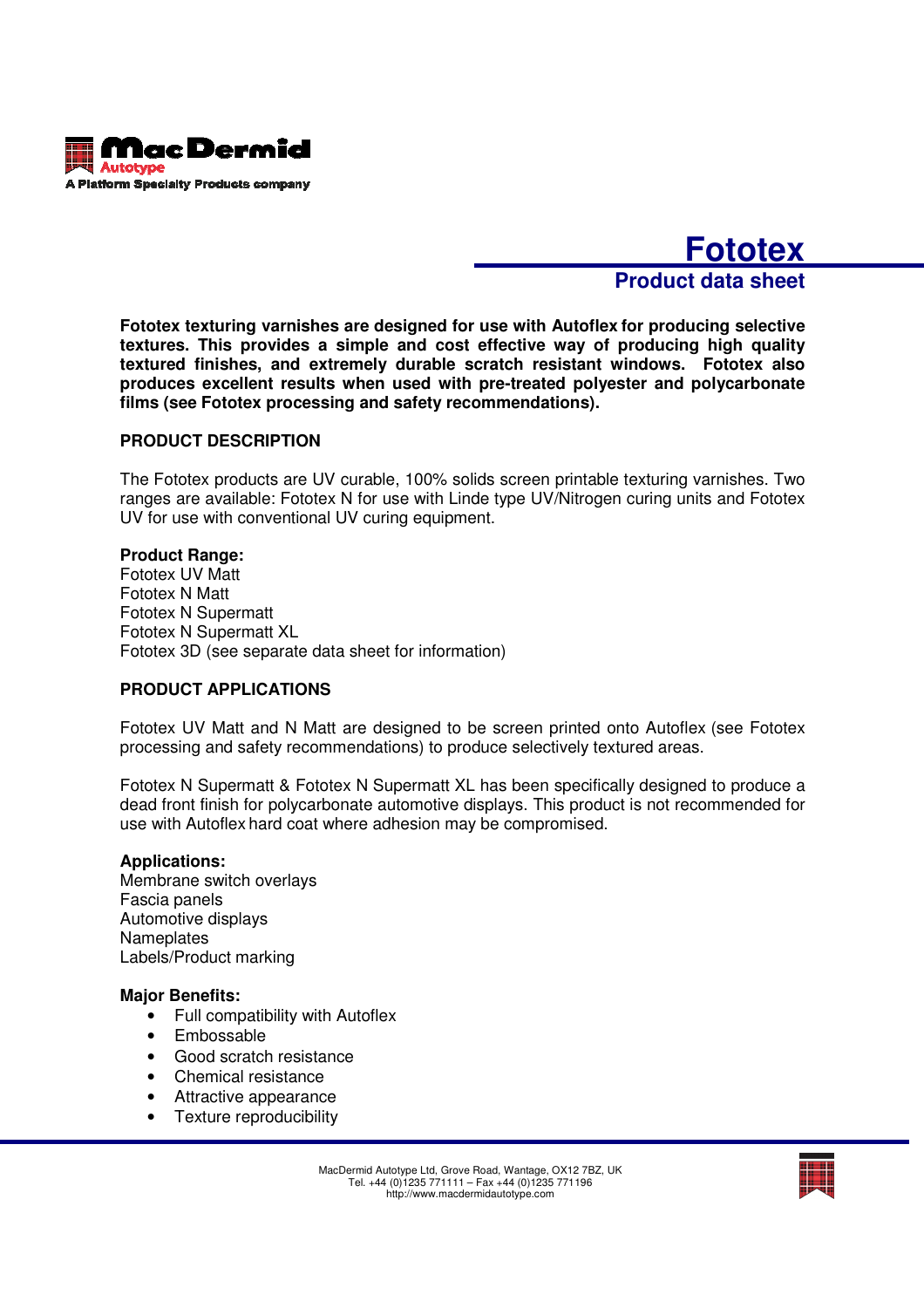# **CHEMICAL PROPERTIES**

| <b>Property</b>     | <b>Fototex N and UV</b>              | <b>Test Method</b> |  |
|---------------------|--------------------------------------|--------------------|--|
| Chemical resistance | See Fototex Solvent Resistance chart | DIN 42 115         |  |

# **OPTICAL PROPERTIES**

| <b>Property</b>                                                                                                                                                        | <b>Fototex N</b>    |                  |              | <b>Fototex UV</b> | <b>Test</b><br><b>Method</b> |
|------------------------------------------------------------------------------------------------------------------------------------------------------------------------|---------------------|------------------|--------------|-------------------|------------------------------|
|                                                                                                                                                                        | <b>Supermatt XL</b> | <b>Supermatt</b> | <b>Matt</b>  | <b>Matt</b>       |                              |
| Gardner haze <sup>1</sup>                                                                                                                                              | $95\% + 5\%$        | $95\% + 5\%$     | $80\% + 5\%$ | 78% ±5%           | <b>ASTM</b><br>$D1003^2$     |
| Gloss level <sup>1</sup> (60 $\degree$ )                                                                                                                               | $0.7\% - 1.5\%$     | $0.7\% - 1\%$    | $3\% - 4\%$  | $4\% - 6\%$       | <b>ASTM</b><br>$D2457^2$     |
| Total luminous<br>transmission                                                                                                                                         | $97\% + 3\%$        | $97\% + 2\%$     | $92\% + 2\%$ | $87\%$ ±2%        | <b>ASTM</b><br>$D1003^2$     |
| Yellowness index                                                                                                                                                       | $<$ 6               | <6               | < 4.5        | <6                | <b>ASTM</b><br>D1925         |
| See Fototex Processing and Safety Recommendations.<br><sup>2</sup> Adapted to MacDermid Autotype method, see Test Method Manual Note: Prints made onto Autoflex EBG250 |                     |                  |              |                   |                              |

using a 120.34 mesh for Fototex N and a 90.40 mesh for Fototex UV Matt

# **PHYSICAL PROPERTIES**

| <b>Property</b>              | <b>Fototex N</b>                          |                                           |                                         | <b>Fototex UV</b>                         | Test<br><b>Method</b>                        |
|------------------------------|-------------------------------------------|-------------------------------------------|-----------------------------------------|-------------------------------------------|----------------------------------------------|
|                              | <b>Supermatt XL</b>                       | <b>Supermatt</b>                          | <b>Matt</b>                             | <b>Matt</b>                               |                                              |
| Density<br>(uncured)         | $1.2$ g/cm <sup>3</sup>                   | $1.2$ g/cm <sup>3</sup>                   | $1.2$ g/cm <sup>3</sup>                 | $0.95$ g/cm <sup>3</sup>                  | Gravimetric                                  |
| Texture profile<br>Ra<br>Rtm | $2.6\mu \pm 0.3\mu$<br>$15.1\mu \pm 1\mu$ | $2.6\mu \pm 0.3\mu$<br>$15.7\mu \pm 1\mu$ | $2\mu \pm 0.3\mu$<br>$11.3\mu \pm 1\mu$ | $3.8\mu \pm 0.8\mu$<br>$17.7\mu \pm 1\mu$ | MacDermid<br>Autotype<br>Method <sup>1</sup> |

All properties measured 24 hours after cure. <sup>1</sup> See Test Method Manual

# **CUSTOM FINISHES**

Products within each range can be intermixed to create a variety of finishes. Fototex N should NOT however be mixed with Fototex UV.

| <b>IMDS ID-No's</b>        |           |
|----------------------------|-----------|
| Fototex N Matt             | 9806763   |
| Fototex 3D                 | 444253637 |
| <b>Fototex N Supermatt</b> | 9807188   |
| Fototex N Supermatt XL     | 9806440   |